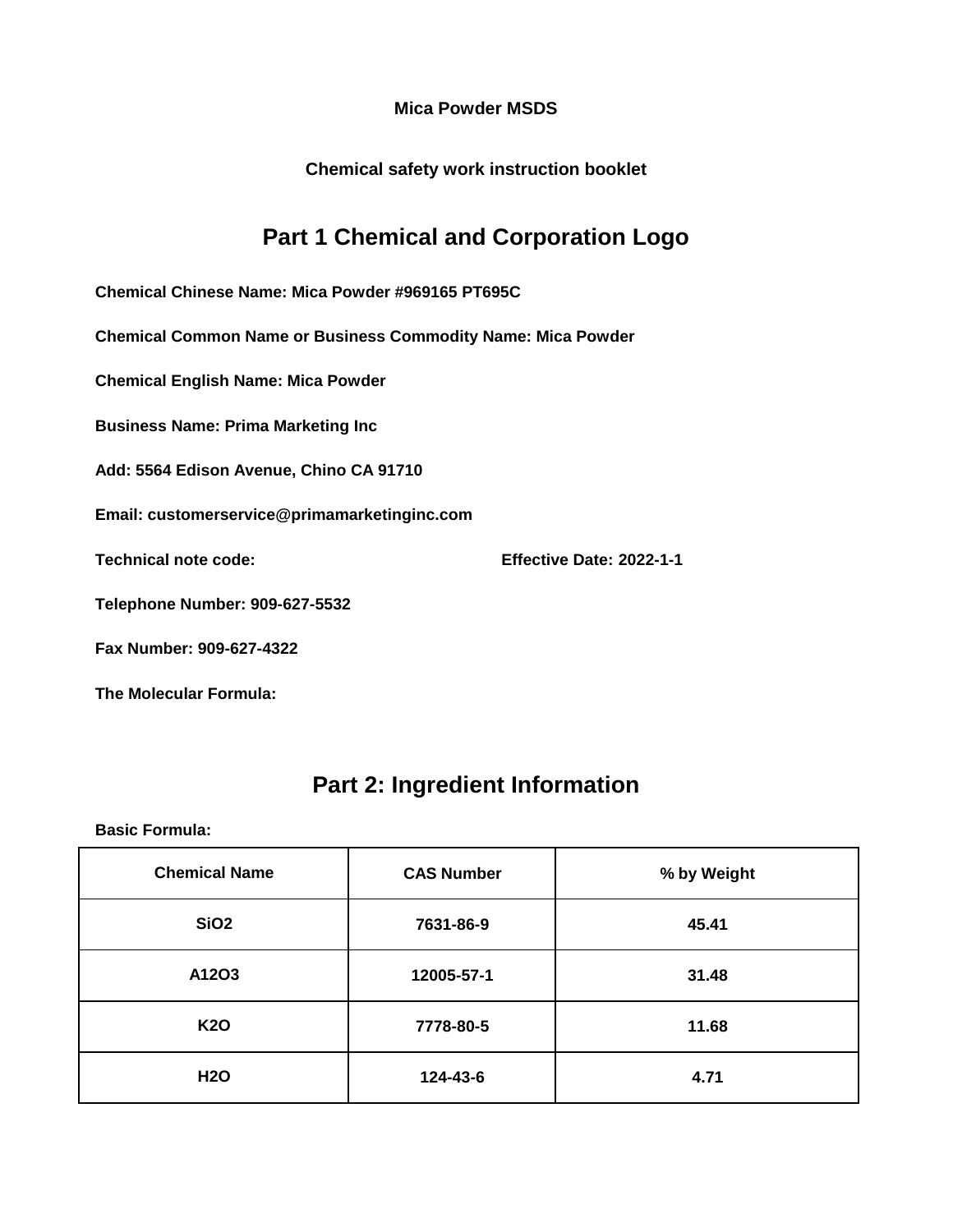| <b>Fe2O3</b> | 1309-37-1 | 4.95 |
|--------------|-----------|------|
| CaO          | 119-47-1  | 0.23 |
| <b>MgO</b>   | 1309-48-4 | 0.63 |
| <b>Na2O</b>  | 1313-59-3 | 0.61 |

| <b>Chemical Name</b> | <b>CAS Number</b> | % by Weight |
|----------------------|-------------------|-------------|
| titanium dioxide     | 13463-67-7        | 0.3         |

# **Part 3: Dangerous Material Outline**

**Risky Category:-**

**Invading Way: Eating** 

**Heath Hazards: No health harm.**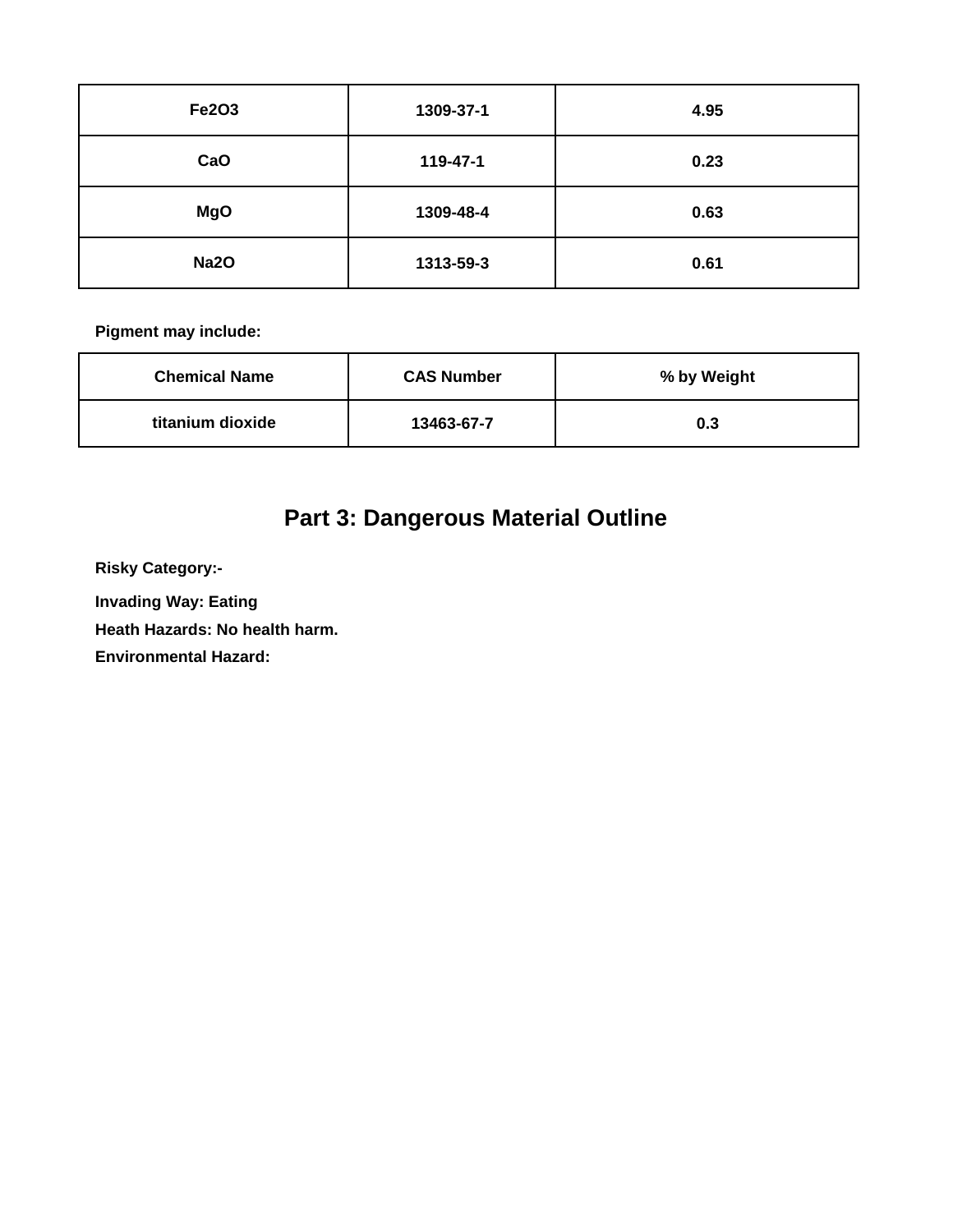**Chemical safety work instruction booklet**

### **Part 1 Chemical and Corporation Logo**

**Chemical Chinese Name: Mica Powder #969165 PT692C**

**Chemical Common Name or Business Commodity Name: Mica Powder**

**Chemical English Name: Mica Powder**

**Business Name: Prima Marketing Inc**

**Add: 5564 Edison Avenue, Chino CA 91710**

**Email: customerservice@primamarketinginc.com**

**Technical note code: Effective Date: 2022-1-1**

**Telephone Number: 909-627-5532**

**Fax Number: 909-627-4322**

**The Molecular Formula:**

#### **Part 2: Ingredient Information**

| <b>Chemical Name</b> | <b>CAS Number</b> | % by Weight |
|----------------------|-------------------|-------------|
| <b>SiO2</b>          | 7631-86-9         | 45.56       |
| A12O3                | 12005-57-1        | 31.43       |
| <b>K20</b>           | 7778-80-5         | 11.62       |
| <b>H2O</b>           | 124-43-6          | 4.71        |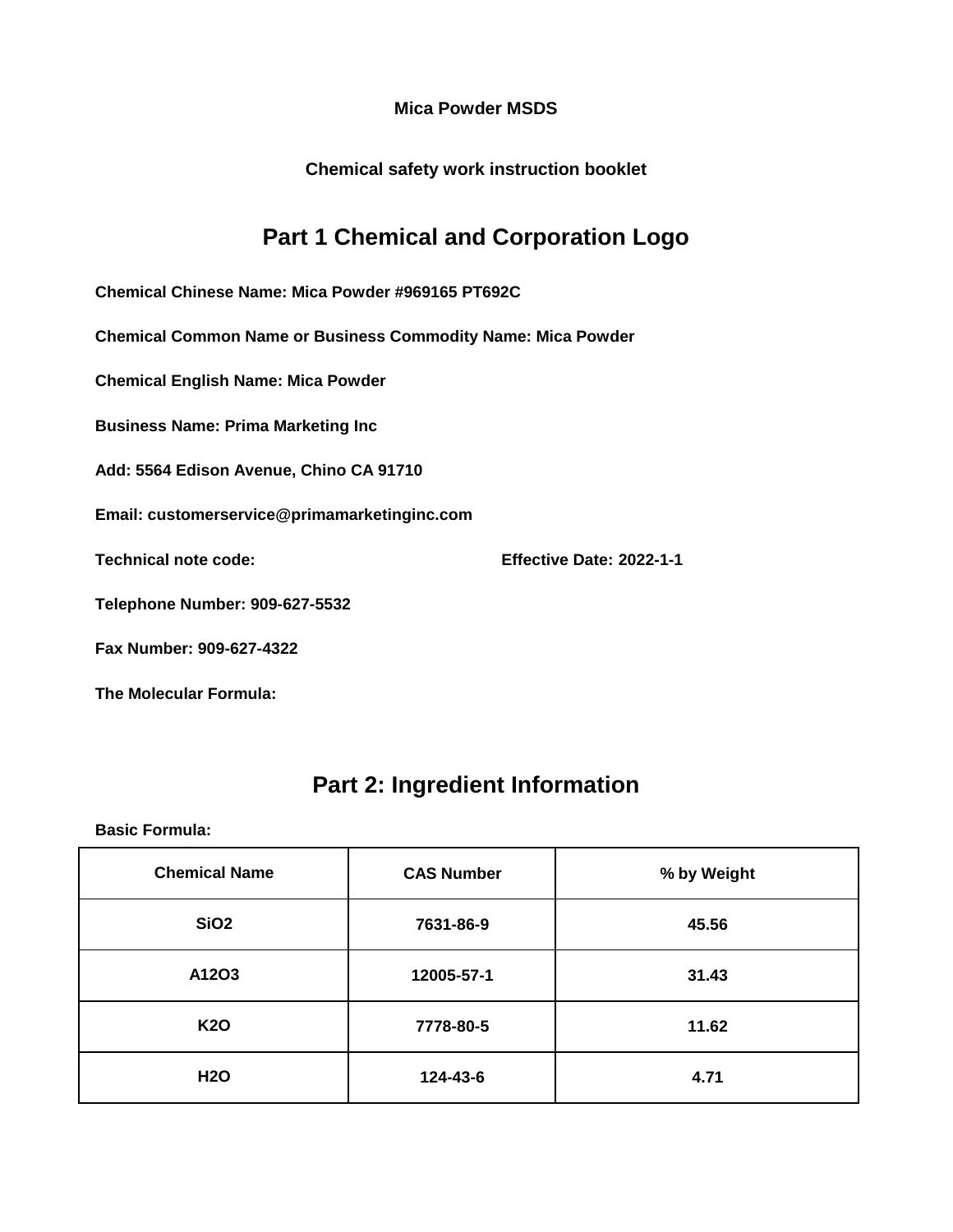| <b>Fe2O3</b> | 1309-37-1 | 4.92 |
|--------------|-----------|------|
| CaO          | 119-47-1  | 0.22 |
| <b>MgO</b>   | 1309-48-4 | 0.62 |
| <b>Na2O</b>  | 1313-59-3 | 0.61 |

| <b>Chemical Name</b> | <b>CAS Number</b> | % by Weight |
|----------------------|-------------------|-------------|
| titanium dioxide     | 13463-67-7        | 0.31        |

# **Part 3: Dangerous Material Outline**

**Risky Category:-**

**Invading Way: Eating** 

**Heath Hazards: No health harm.**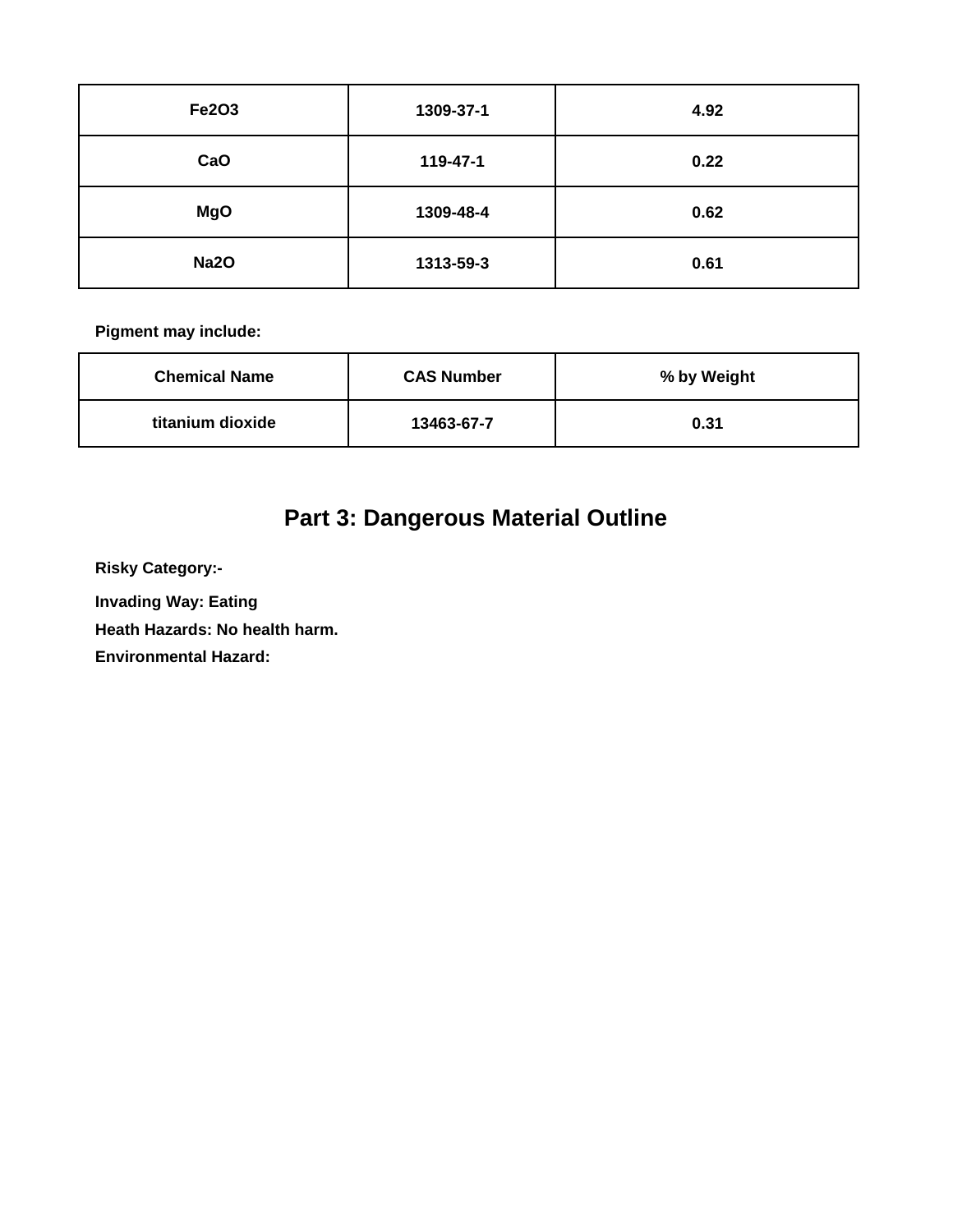**Chemical safety work instruction booklet**

## **Part 1 Chemical and Corporation Logo**

**Chemical Chinese Name: Mica Powder #969165 PT174C**

**Chemical Common Name or Business Commodity Name: Mica Powder**

**Chemical English Name: Mica Powder**

**Business Name: Prima Marketing Inc**

**Add: 5564 Edison Avenue, Chino CA 91710**

**Email: customerservice@primamarketinginc.com**

**Technical note code: Effective Date: 2022-1-1**

**Telephone Number: 909-627-5532**

**Fax Number: 909-627-4322**

**The Molecular Formula:**

### **Part 2: Ingredient Information**

| <b>Chemical Name</b> | <b>CAS Number</b> | % by Weight |
|----------------------|-------------------|-------------|
| <b>SiO2</b>          | 7631-86-9         | 45.33       |
| A12O3                | 12005-57-1        | 31.53       |
| <b>K20</b>           | 7778-80-5         | 11.6        |
| <b>H2O</b>           | 124-43-6          | 4.71        |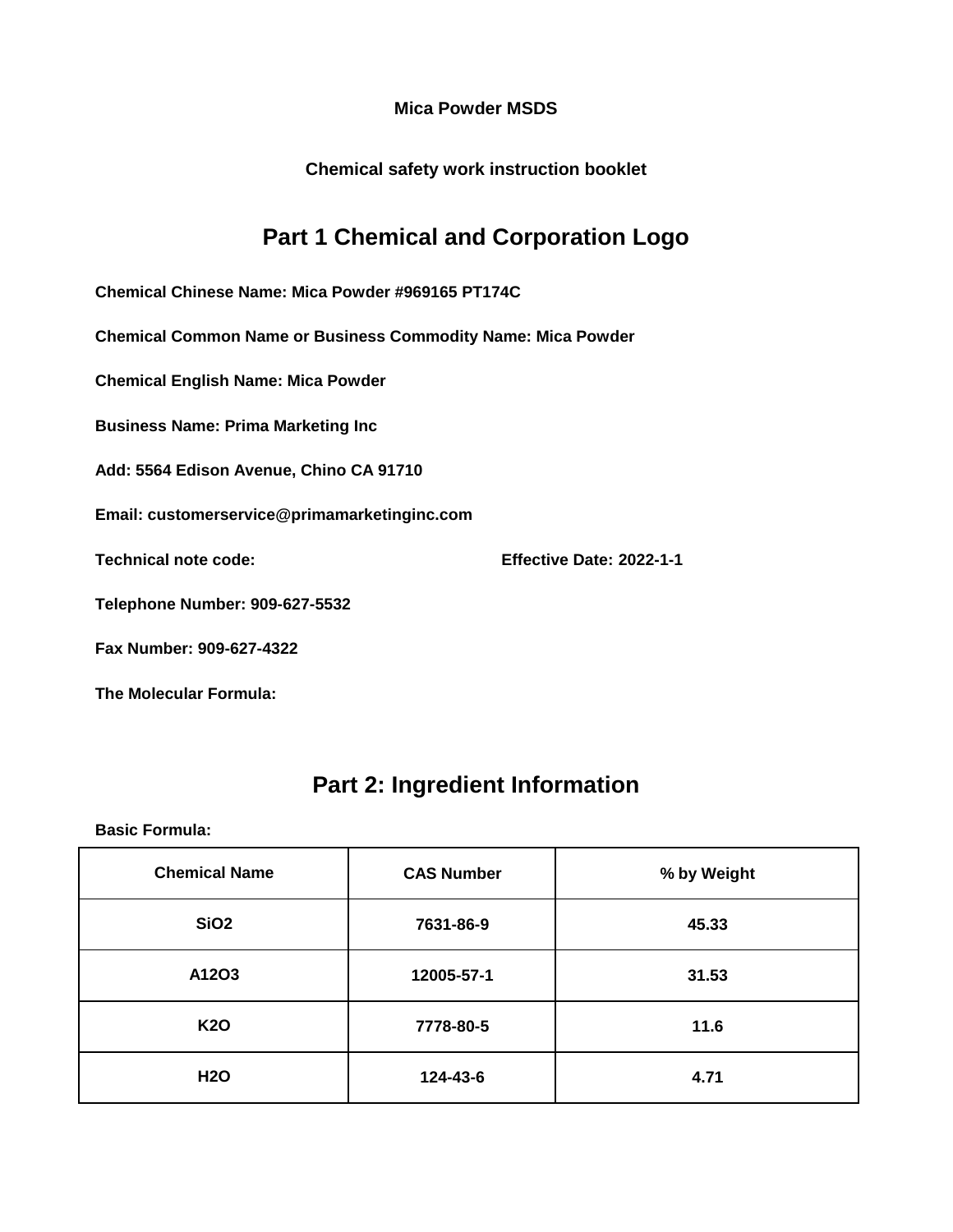| <b>Fe2O3</b> | 1309-37-1 | 4.99 |
|--------------|-----------|------|
| CaO          | 119-47-1  | 0.21 |
| <b>MgO</b>   | 1309-48-4 | 0.68 |
| <b>Na2O</b>  | 1313-59-3 | 0.61 |

| <b>Chemical Name</b> | <b>CAS Number</b> | % by Weight |
|----------------------|-------------------|-------------|
| titanium dioxide     | 13463-67-7        | 0.34        |

# **Part 3: Dangerous Material Outline**

**Risky Category:-**

**Invading Way: Eating** 

**Heath Hazards: No health harm.**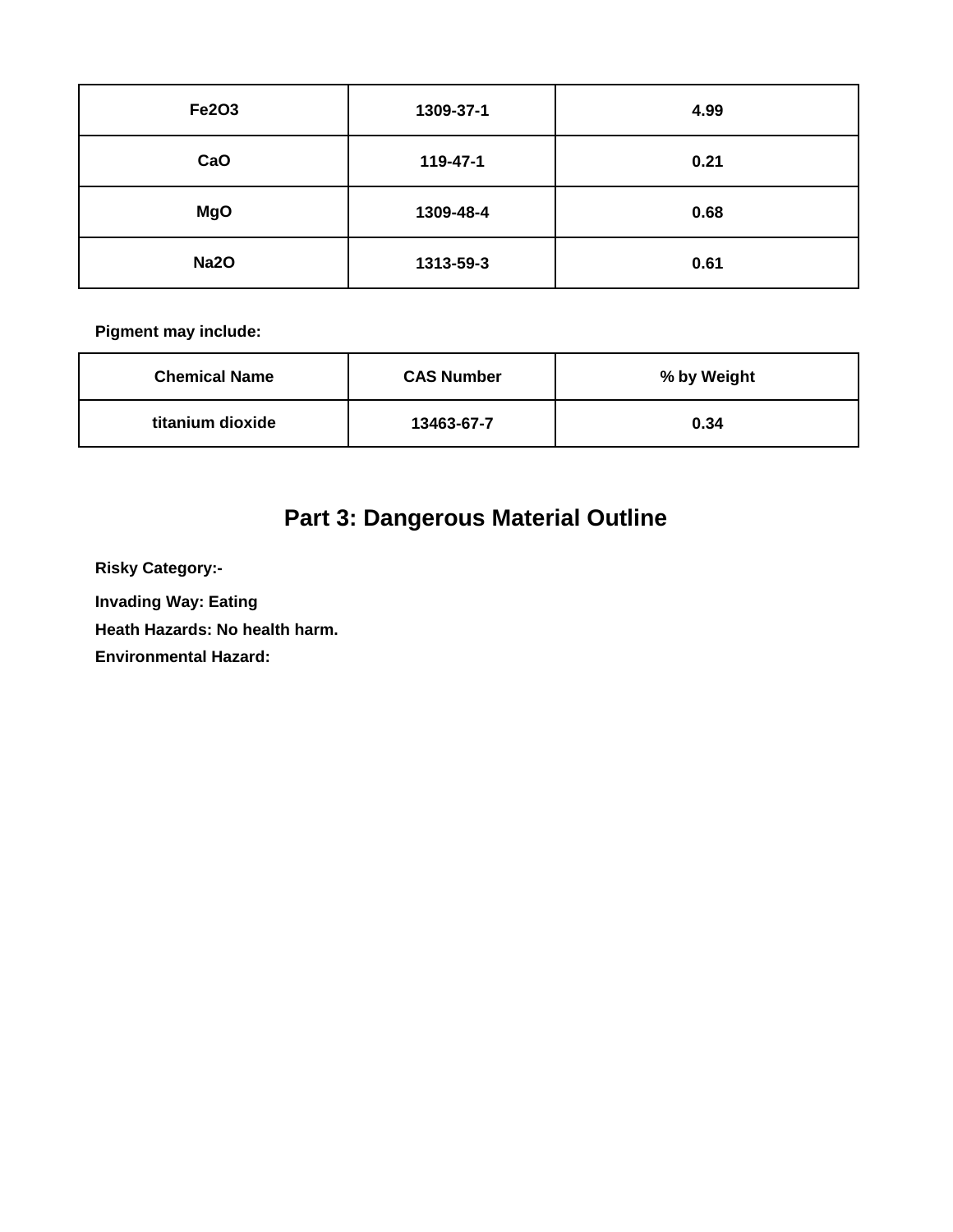**Chemical safety work instruction booklet**

## **Part 1 Chemical and Corporation Logo**

**Chemical Chinese Name: Mica Powder #969165 PT7610C**

**Chemical Common Name or Business Commodity Name: Mica Powder**

**Chemical English Name: Mica Powder**

**Business Name: Prima Marketing Inc**

**Add: 5564 Edison Avenue, Chino CA 91710**

**Email: customerservice@primamarketinginc.com**

**Technical note code: Effective Date: 2022-1-1**

**Telephone Number: 909-627-5532**

**Fax Number: 909-627-4322**

**The Molecular Formula:**

### **Part 2: Ingredient Information**

| <b>Chemical Name</b> | <b>CAS Number</b> | % by Weight |
|----------------------|-------------------|-------------|
| <b>SiO2</b>          | 7631-86-9         | 45.31       |
| A12O3                | 12005-57-1        | 31.53       |
| <b>K20</b>           | 7778-80-5         | 11.68       |
| <b>H2O</b>           | 124-43-6          | 4.73        |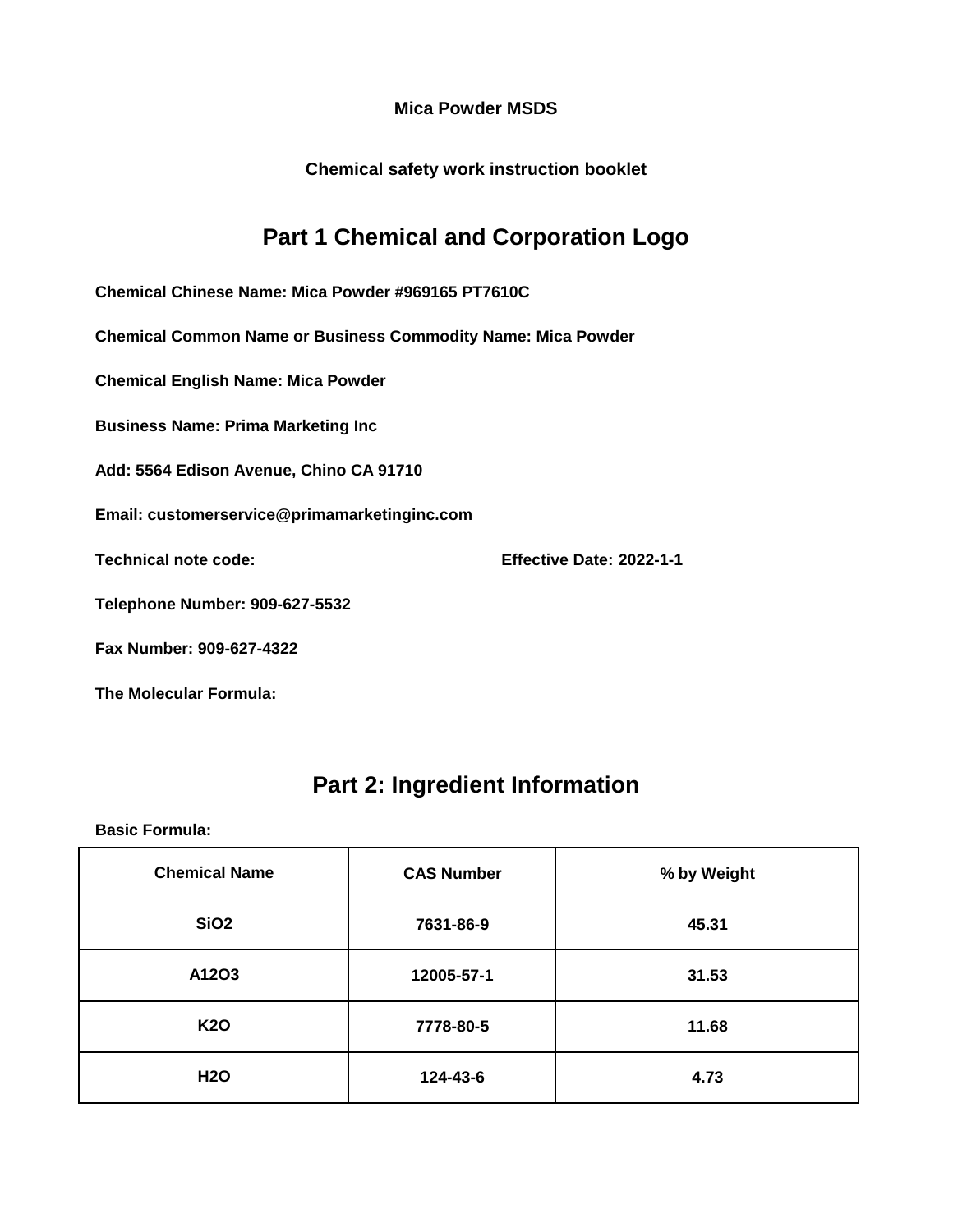| <b>Fe2O3</b> | 1309-37-1 | 4.96 |
|--------------|-----------|------|
| CaO          | 119-47-1  | 0.23 |
| <b>MgO</b>   | 1309-48-4 | 0.64 |
| <b>Na2O</b>  | 1313-59-3 | 0.61 |

| <b>Chemical Name</b> | <b>CAS Number</b> | % by Weight |
|----------------------|-------------------|-------------|
| titanium dioxide     | 13463-67-7        | 0.31        |

# **Part 3: Dangerous Material Outline**

**Risky Category:-**

**Invading Way: Eating** 

**Heath Hazards: No health harm.**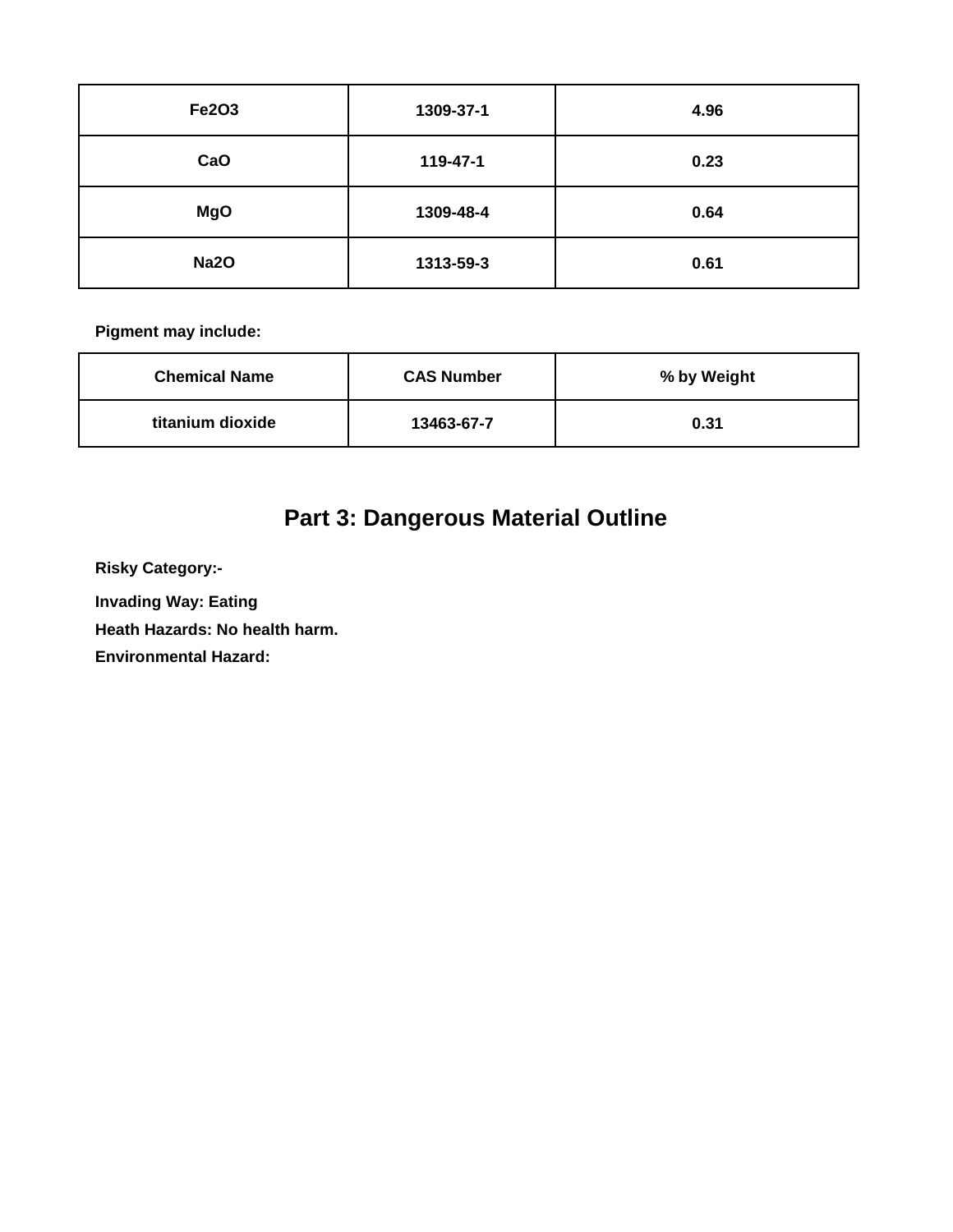**Chemical safety work instruction booklet**

## **Part 1 Chemical and Corporation Logo**

**Chemical Chinese Name: Mica Powder #969165 PT7475C**

**Chemical Common Name or Business Commodity Name: Mica Powder**

**Chemical English Name: Mica Powder**

**Business Name: Prima Marketing Inc**

**Add: 5564 Edison Avenue, Chino CA 91710**

**Email: customerservice@primamarketinginc.com**

**Technical note code: Effective Date: 2022-1-1**

**Telephone Number: 909-627-5532**

**Fax Number: 909-627-4322**

**The Molecular Formula:**

### **Part 2: Ingredient Information**

| <b>Chemical Name</b> | <b>CAS Number</b> | % by Weight |
|----------------------|-------------------|-------------|
| <b>SiO2</b>          | 7631-86-9         | 45.41       |
| A12O3                | 12005-57-1        | 31.33       |
| <b>K20</b>           | 7778-80-5         | 11.62       |
| <b>H2O</b>           | 124-43-6          | 4.71        |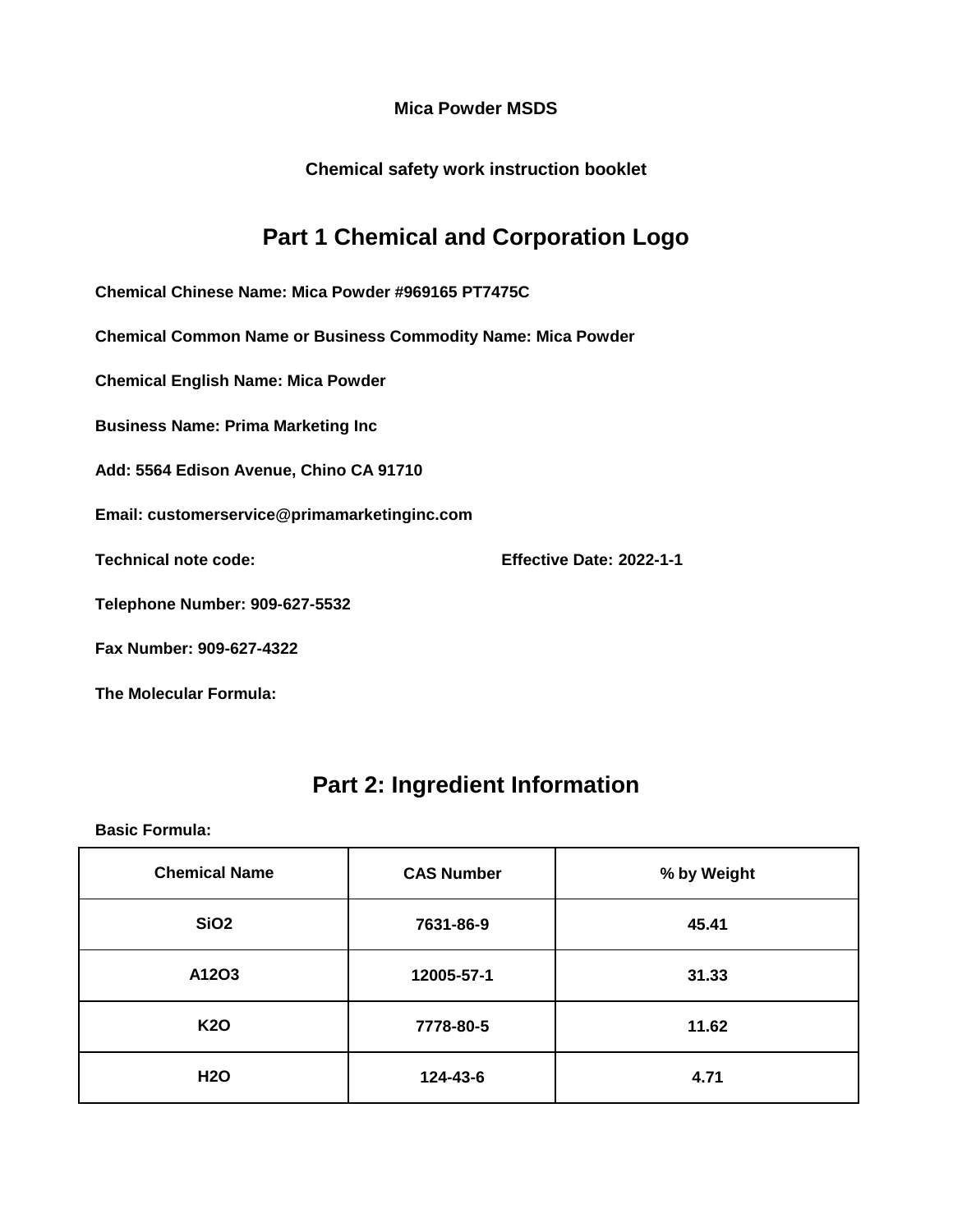| <b>Fe2O3</b> | 1309-37-1 | 4.82 |
|--------------|-----------|------|
| CaO          | 119-47-1  | 0.22 |
| <b>MgO</b>   | 1309-48-4 | 0.62 |
| <b>Na2O</b>  | 1313-59-3 | 0.61 |

| <b>Chemical Name</b> | <b>CAS Number</b> | % by Weight |
|----------------------|-------------------|-------------|
| titanium dioxide     | 13463-67-7        | 0.66        |

# **Part 3: Dangerous Material Outline**

**Risky Category:-**

**Invading Way: Eating** 

**Heath Hazards: No health harm.**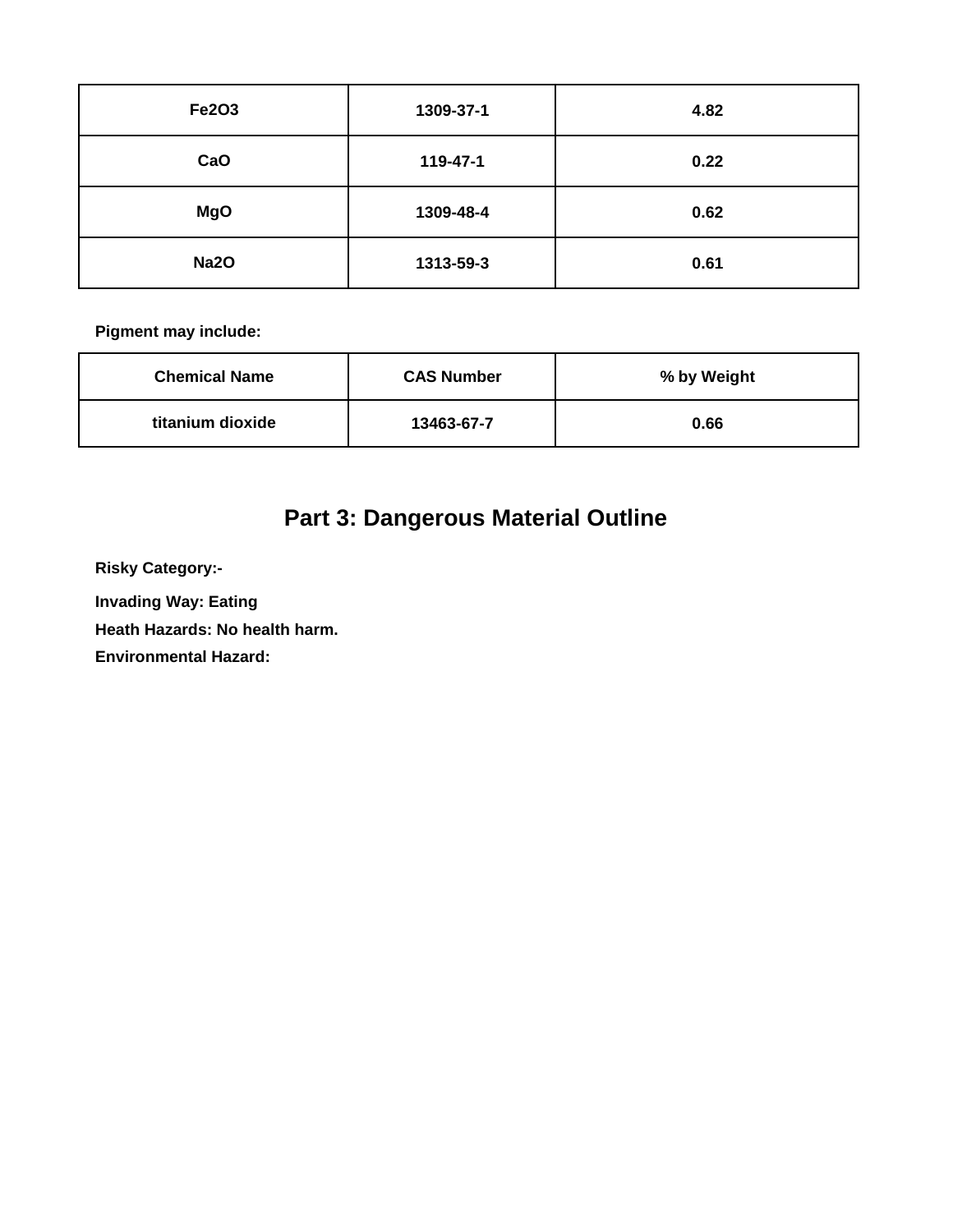**Chemical safety work instruction booklet**

### **Part 1 Chemical and Corporation Logo**

**Chemical Chinese Name: Mica Powder #969165 PT5497C**

**Chemical Common Name or Business Commodity Name: Mica Powder**

**Chemical English Name: Mica Powder**

**Business Name: Prima Marketing Inc**

**Add: 5564 Edison Avenue, Chino CA 91710**

**Email: customerservice@primamarketinginc.com**

**Technical note code: Effective Date: 2022-1-1**

**Telephone Number: 909-627-5532**

**Fax Number: 909-627-4322**

**The Molecular Formula:**

#### **Part 2: Ingredient Information**

| <b>Chemical Name</b> | <b>CAS Number</b> | % by Weight |
|----------------------|-------------------|-------------|
| SiO <sub>2</sub>     | 7631-86-9         | 45.39       |
| A12O3                | 12005-57-1        | 31.51       |
| <b>K20</b>           | 7778-80-5         | 11.64       |
| <b>H2O</b>           | 124-43-6          | 4.74        |